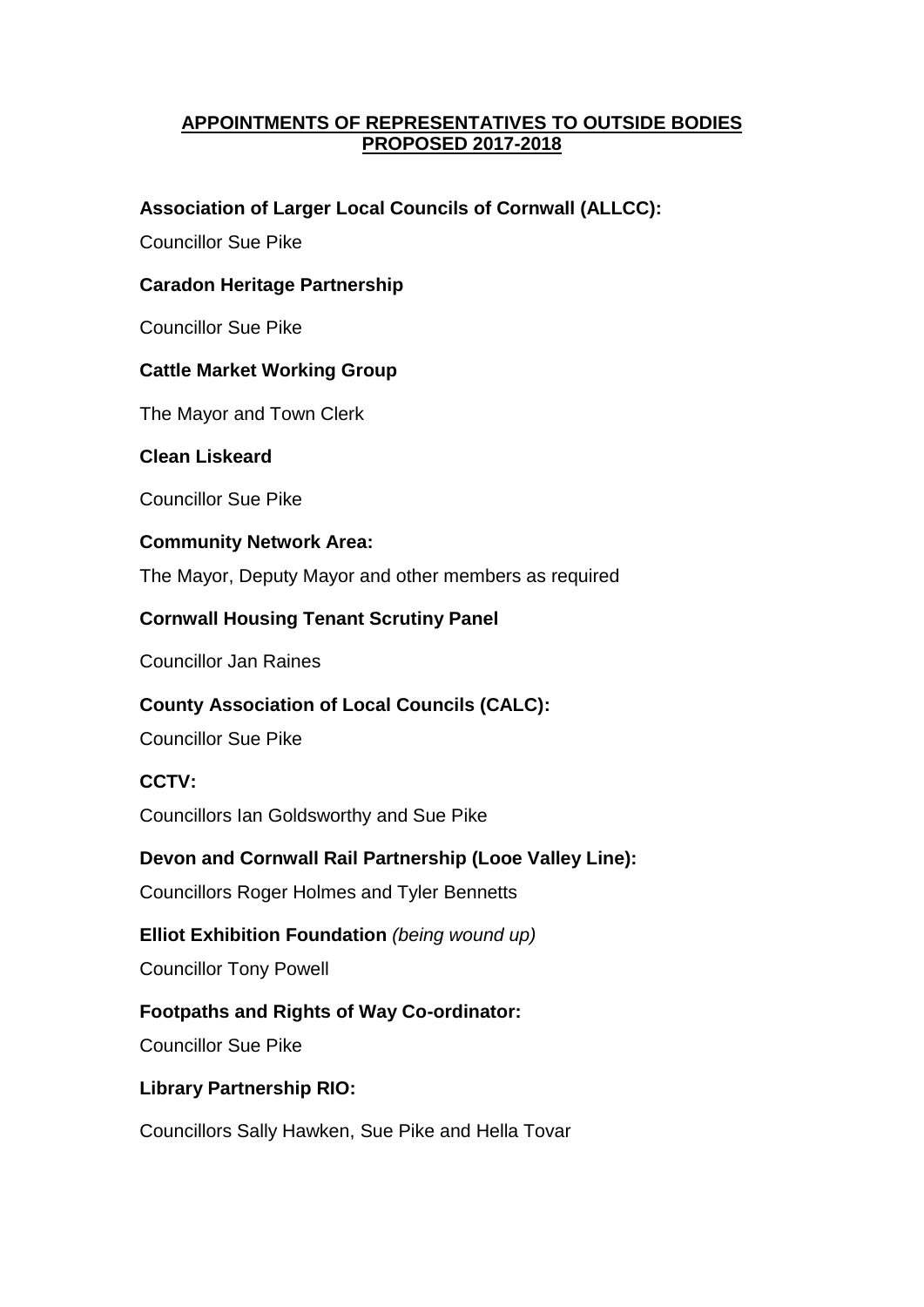# **Liskeard Community Action**

Councillor Anna Clarke

# **Liskeard and District Sports Association:**

Councillor Sally Hawken

# **Liskeard in Bloom**

Councillors Jane Pascoe and Sue Pike

# **Liskeard Lights Up Committee:**

Councillor Ian Goldsworthy

# **Liskeard and Looe Multi-Use Trail:**

Councillor Rachel Brooks

# **Liskerrett Youth Group**

Councillor Anna Clarke

# **Museum Management Team:**

Councillors Hella Tovar and **VACANCY**

# **Neighbourhood Plan:**

Councillors Rachel Brooks, Sally Hawken and Jane Pascoe

# **Safer Liskeard:**

Councillors: Sally Hawken, Roger Holmes, Sue Pike and Hella Tovar

# **Save the Children**

Councillor Sue Pike

# **SECTA:**

Councillor Jane Pascoe

# **South and East Cornwall Local Action Group**

Councillor Jane Pascoe

# **Sports and Recreation Provision Working Party**

The Mayor, Councillors Sally Hawken and Ian Goldsworthy, and CC Liskeard North member